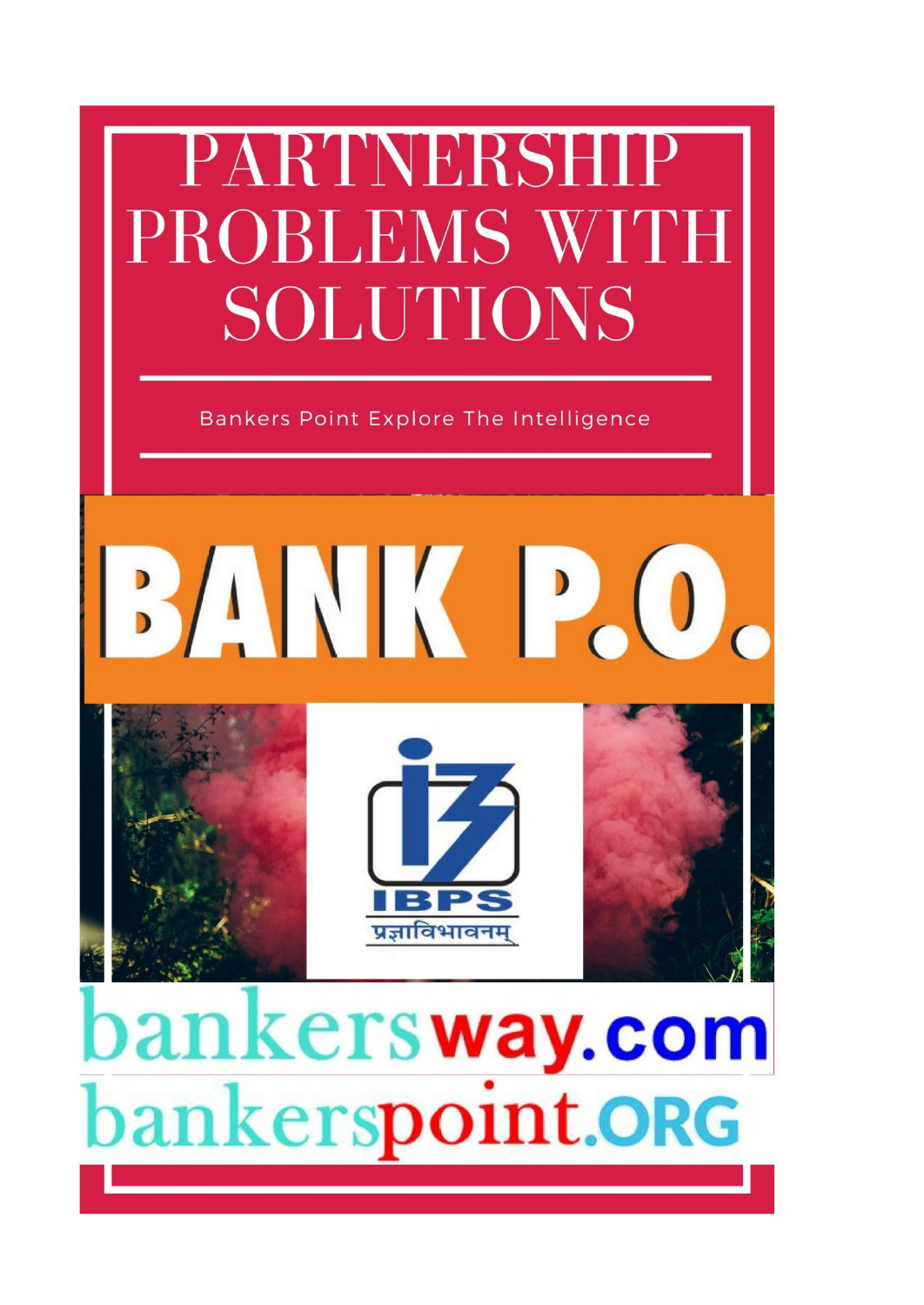# Partnership

When two or more people join hands with a common goal to attain profits, every partner invests either time, money or his patents to help partnership firm to reap profits.

There are many problems in partnerships regarding profit shares, investment period etc. Let us discuss each example one by one.

**Example 1 -** Raj invested Rs 76000 in a business. After few months Monty joined him and invests Rs 57000. At the end of year both of them share the profits at the ratio of 2:1. After how many months Monty joined Raj?

**Solution -** We can simply compute per month investment of both partners Raj invested Rs 76,000 for 12 months and Monty invested Rs 57,000 for x months.

Now  $\frac{76000 \times 12}{57000 \times 1} = 2 : 1$  $\Rightarrow \frac{76 \times 12}{2}$ *⇒* x = 8  $= 56 x$ 

So Monty invested his money for 8 months and he joined after 4 months

**Example 2 -** A and B started a business by investing money in ratio of 5:6. C joined them after few months by sharing an amount equal to B's share. At the end of year 20% profit was earned which was equal to Rs 98,000. How much money was invested by C?

**Solution -**  $=$  First of all we will calculate the weighted ratios

$$
\Rightarrow A = 5 \times 12 = 60
$$
  

$$
\Rightarrow B = 6 \times 12 = 72
$$
  

$$
\Rightarrow C = 6 \times 6 = 36
$$

Total investment at the end of year =  $98000 \times \frac{100}{20}$  = Rs 4,90,000 *⇒* Investment by C = *490000 × 36*  $\frac{168 \times 2}{4}$  = Rs 210000

**Example 3 -** A, B and C shared profits in ratio of 5 : 7 : 8. They partnered for 14 months, 8 months and 7 months respectively. What was the ratio of their investments?

**Solution -** Simply multiply profit sharing ratio with investment ratio to get investment amount ratio.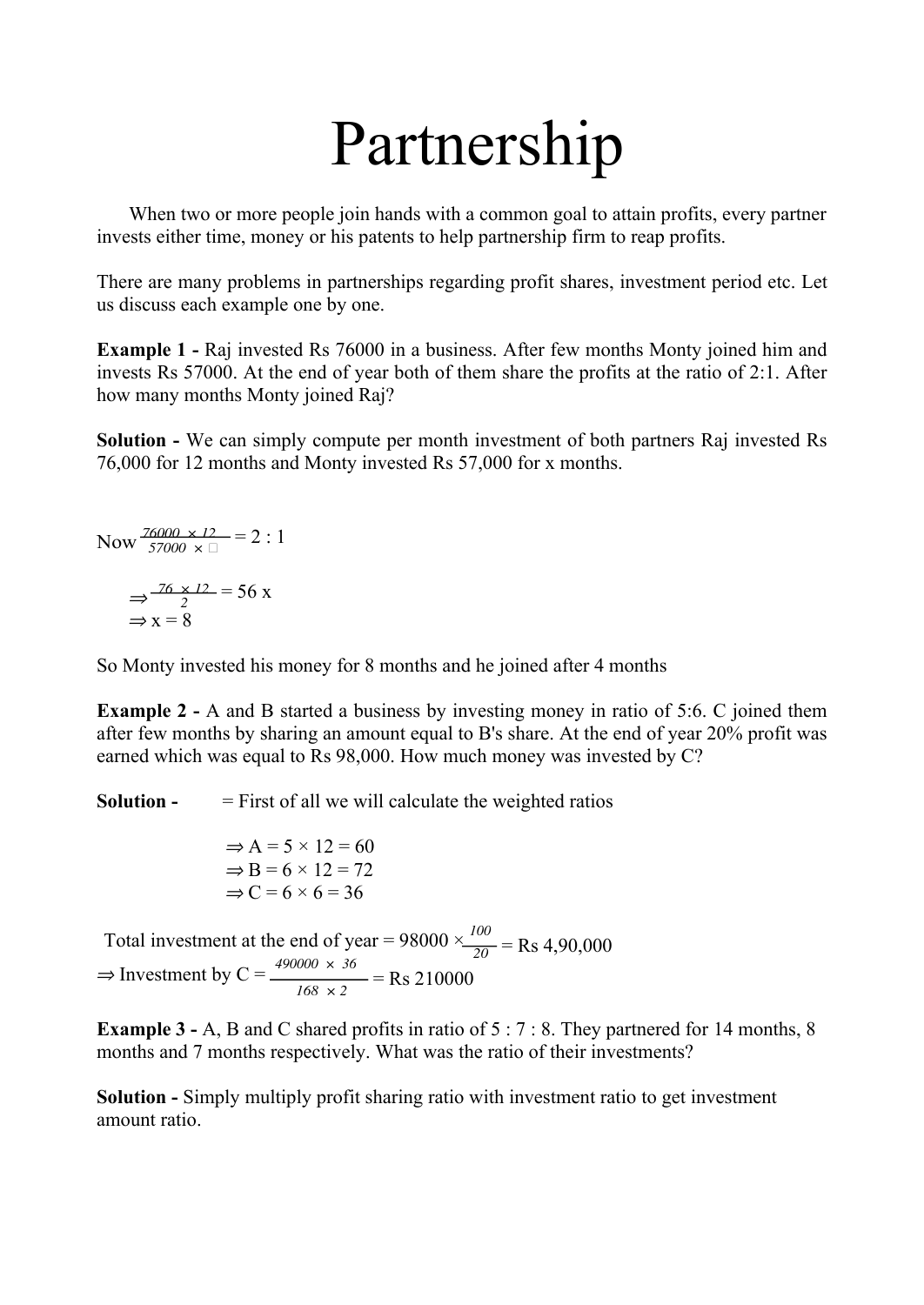Let X is the total investment

*⇒*14 x = 5 *⇒* 8 x = 7  $\Rightarrow$  7x = 8 *⇒* Final investment ratio = 20 : 49 : 64

## **Exercise**

- 1) Reena and Shaloo are partners in a business. Reena invests Rs. 35,000 for 8 months and shaloo invests Rs.42,000 for 10 months. Out of a profit of Rs.31,570. Reena's share is a) Rs.9471 b) Rs.12,628 c) Rs.18,040 d) Rs.18,942 e) None of these
- 2) Aman started a business investing Rs.70,000. Rakhi joined him after six months with an amount of Rs.1,05,000 and Sagar joined them with Rs.1.4 lakhs after another six months. The amount of profit earned should be distributed in what ratio among Aman, Rakhi and Sagar respectively, 3 years after Aman started the business? a)  $7 : 6 : 10$  b)  $12 : 15 : 16$  c)  $42 : 45 : 56$ d) Cannot be determined e) None of these
- 3) P and Q started a business investing Rs.85,000 and Rs.15,000 respectively. In what ratio the profit earned after 2 years be divided between P and Qrespectively? a)  $3 : 4$  b)  $3 : 5$  c)  $15 : 23$ d)  $17:3$  e) None of these
- 4) Simran started a software business by investing Rs.50,000. After six months, Nanda joined her with a capital of Rs.80,000. After 3 years, they earned a profit of Rs.24,500. What was Simran's share in the profit? a) Rs.9423 b) Rs.10,250 c) Rs.10,500 d)  $\text{Rs}.14,000$  e) None of these
- 5) A and B started a partnership business investing some amount in the ratio of 3 : 5. C joined them after six months with an amount equal to that of B. In what proportion should the profit at the end of one year be distributed amount A, B and C? a)  $3: 5: 2$  b)  $3: 5: 5$  c)  $6: 10: 5$ d) Data inadequate e) None of these
- 6) Anand and Deepak started a business investing Rs.22,500 and Rs.35,000 respectively. Out of a total profit of Rs. 13,800. Deepak's share is a) Rs.5400 b) Rs.7200 c) Rs.8400 d) Rs.9600 e) None of these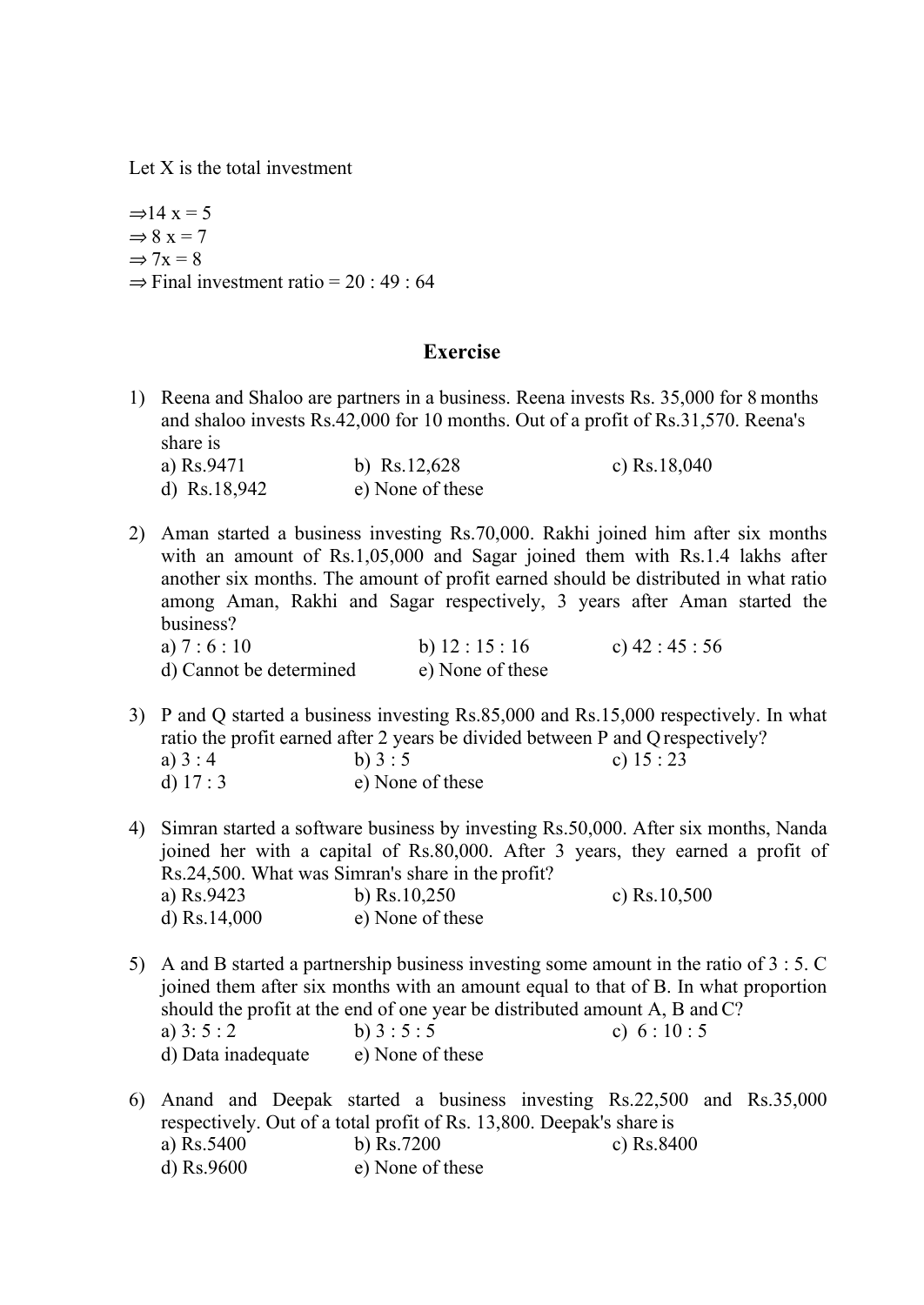- 7) Kamal started a business investing Rs.9000. After five months, Sameer joined with a capital of Rs.8000. If at the end of the year, they earn a profit of Rs.6970, then what will be the shares of sameer in the profit? a) Rs.1883.78 b) Rs.2380 c) Rs.3690 d) Rs.3864 e) None of these
- 8) Murugan, Prasanna and Arun invested Rs.8000, Rs.4000 and Rs.8000 respectively in a business. Arun left after six months .If after eight months, there was a gain of Rs.4005, then what will be the share of Prasanna? a) Rs.890 b) Rs.1335 c) Rs.1602 d) Rs. 1780 e) None of these
- 9) A, B and C enter into a partnership. They invest Rs.40,000, Rs.80,000 and Rs.1,20,000 respectively. At the end of the first year, B withdraws Rs.40,000 while at the end of the second year, C withdraws Rs.80,000. In what ratio will the profit be shared at the end of 3 years?
	- a)  $2:3:5$  b)  $3:4:7$  c)  $4:5:9$ d) Data inadequate e) None of these
- 10) A starts a business with Rs.3500 and after 5 months, B joins with A as his partner. After a year, the profit is divided in the ratio  $2:3$ . What is B's contribution in the capital?
	- a) Rs.7500 b) Rs.8000 c) Rs.8500 d) Rs.9000 e) None of these
- 11) A started a business with Rs.21,000 and is joined afterwards by B with Rs.36,000. After how many months did B join if the profits at the end of the year are divided equally?
	- a) 3 b) 4 c) 5 d) 6 e) None of these
- 12) X and Y invested in a business. They earned some profit which they divided in the ratio of 2 : 3. If X invested Rs.40,000. the amount invested by Y is a) Rs.45,000 b) Rs.50,000 c) Rs.60,000 d) Rs.80,000 e) None of these
- 13) A and B started a business in partnership investing Rs.20,000 and Rs.15,000 respectively. After six months, C joined them with Rs.20,000. What will be B's share in the total profit of Rs.25,000 earned at the end of 2 years from the starting of the business? a) Rs.7500 b) Rs.9000 c) Rs.9500 d) Rs.10, 000 e) None of these
- 14) A, B, C hired a car for Rs.520 and used it for 7,8 and 11 hours respectively. Hire charges paid by B were a) Rs.140 b) Rs.160 c) Rs.180
	- d) Rs.220 e) None of these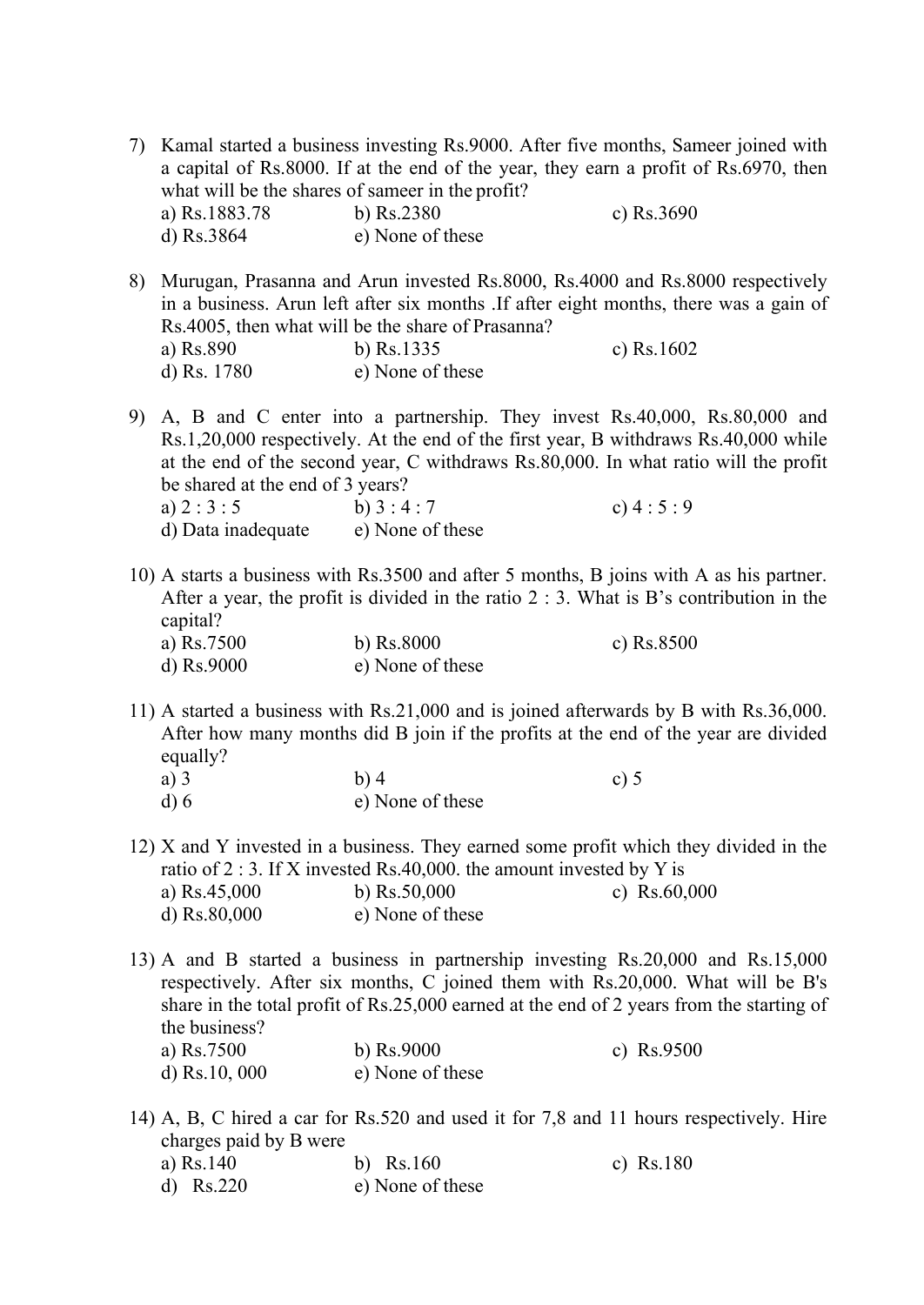15) A, B, C rent a pasture. A puts 10 oxen for 7 months, B puts 12 oxen for 5 months and C puts 15 oxen for 3 months for grazing. If the rent of the pasture is Rs. 175, how much must C pay as his share of rent? a) Rs.45 b) Rs.50 c) Rs.55 d) Rs.60 e) None of these

16) Sekar started a business investing Rs.25, 000 in 1999. In 2000, he invested an additional amount of Rs.10, 000 and Rajeev joined him with an amount of Rs.35,000. In 2001, Sekar invested another additional amount of Rs.10,000 and Jatin joined them with an amount of Rs.35,000. What will be Rajeev's share in the profit of Rs.1,50,000 earned at the end of 3 years from the start of the business in 1999?

| a) Rs.45,000 | b) $Rs.50,000$   | c) $Rs.70,000$ |
|--------------|------------------|----------------|
| d) Rs.75,000 | e) None of these |                |

17) A and B invest in a business in the ratio 3 : 2. If 5% of the total profit goes to charity and A's share is Rs. 855, the total profit is:

| a) Rs. 1425   | b) Rs. $1500$    | c) Rs. $1537.50$ |
|---------------|------------------|------------------|
| d) Rs. $1576$ | e) None of these |                  |

18) A, B and C jointly thought of engaging themselves in a business venture. It was agreed that A would invest Rs. 6500 for 6 months, B, Rs. 8400 for 5 months and C, Rs. 10,000 for 3 months. A wants to be the working member for which, he was to receive 5% of the profits. The profit earned was Rs. 7400. Calculate the share of B in the profit.

| a) Rs. 1900   | b) Rs. $2660$    | c) Rs. $2800$ |
|---------------|------------------|---------------|
| d) Rs. $2840$ | e) None of these |               |

19) A, B and C enter into a partnership in the ratio  $\frac{7}{1}$  :  $\frac{4}{1}$ . After 4 months, A increases *2 3 5*

his share 50%. If the total profit at the end of one year be Rs. 21,600, then B's share in the profit is:

c) Rs. 3600

| a) Rs. 2100 | b) Rs. $2400$    |
|-------------|------------------|
| d) Rs. 4000 | e) None of these |

- 20) A, B, C subscribe Rs. 50,000 for a business. A subscribes Rs. 4000 more than B and B Rs. 5000 more than C. Out of a total profit of Rs. 35,000, A receives:
	- a) Rs. 8400 b) Rs. 11,900 c) Rs. 13,600 d) Rs. 14,700 e) None of these
- 21) Three partners shared the profit in a business in the ratio 5 : 7 : 8. They had partnered for 14 months, 8 months and 7 months respectively. What was the ratio of their investments?
	- a)  $5 : 7 : 8$  b)  $20 : 49 : 64$  c)  $38 : 28 : 21$ d) Data inadequate e) None of these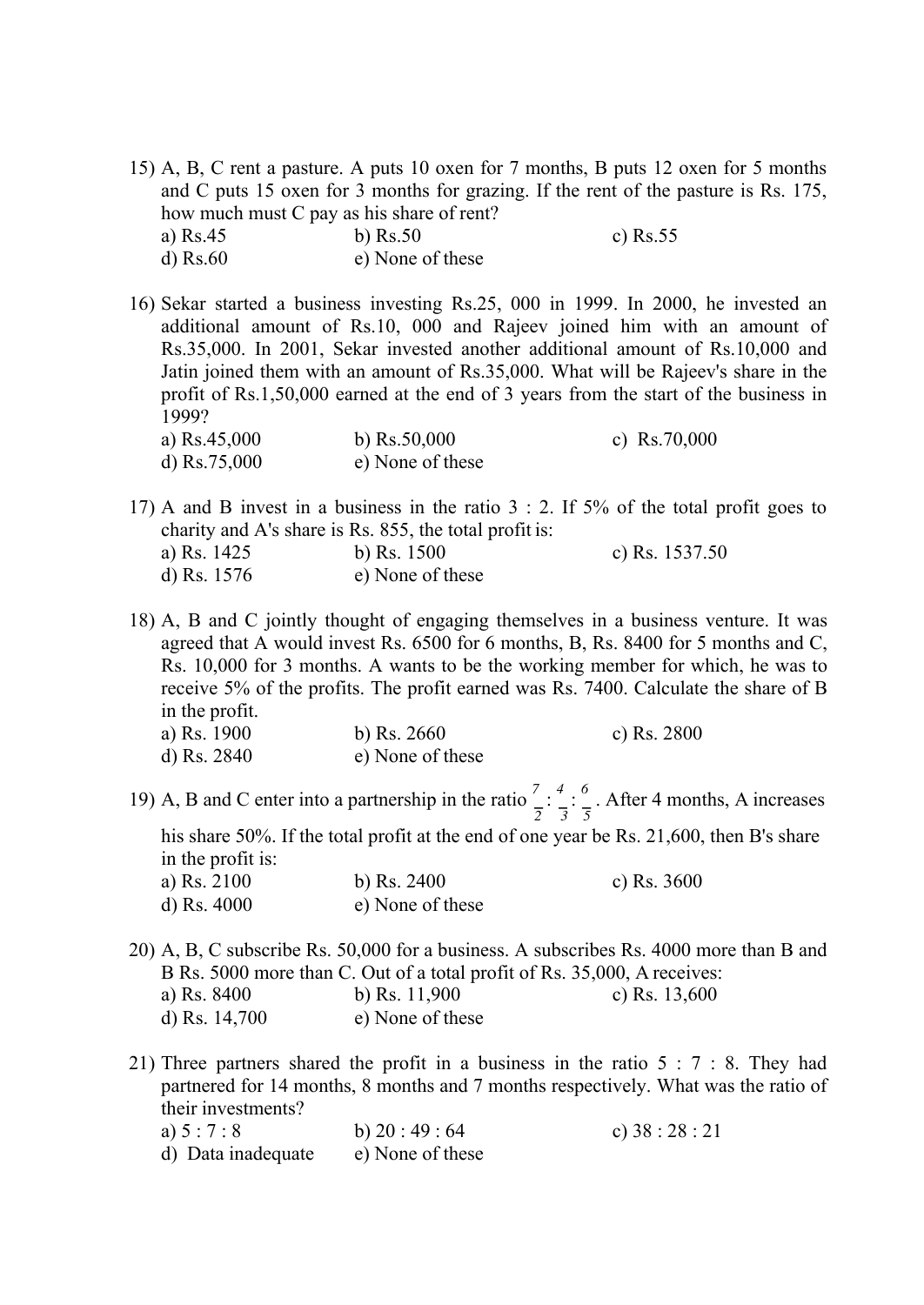- 22) A and B entered into partnership with capitals in the ratio 4 : 5. After 3 months, A withdrew of his capital and B withdrew of his capital. The gain at the end of 10 months was Rs. 760. A's share in this profit is: a) Rs. 330 b) Rs. 360 c) Rs. 380
	- d) Rs. 430 e) None of these
- 23) A began a business with Rs. 85,000. He was joined afterwards by B with Rs. 42,500. For how much period does B join, if the profits at the end of the year are divided in the ratio of 3: 1?
	- a) 4 months b) 5 months c) 6 months d) 8 months e) None of these
- 24) In a business, A and C invested amounts in the ratio 2 : 1, whereas the ratio between amounts invested by A and B was  $3:2$ . If Rs.1,57,300 was their profit, how much amount did B receive?
	- a) Rs.24,200 b) Rs.36,300 c) Rs.48,400 d) Rs.72,600 e) None of these
- 25) Anand and Deepak started a business investing Rs.22,500 and Rs.35,000 respectively. Out of a total profit of Rs.13,800, Deepak's share is: a) Rs.5400 b) Rs.7200 c) Rs.8400 d) Rs.9600 e) None of these

26) A, B and C enter into a partnership. A initially invests Rs.25 lakhs and adds another Rs.10 lakhs after one year. B initially invests Rs.35 lakhs and withdraws Rs.10 lakhs after 2 years and C invests Rs.30 lakhs. In what ratio should the profits be divided at the end of 3 years? a)  $10:10:9$  b)  $20:20:19$  c)  $20:19:18$ 

- d) Data inadequate e) None of these
- 27) A and B started a business jointly. A's investment was thrice the investment of B and the perkod of his investment was two times the period of investment of B. If B received Rs.4000 as profit, then their total profit is:

| a) $Rs.16,000$ | b) $Rs.20,000$   | c) $Rs.24,000$ |
|----------------|------------------|----------------|
| d) $Rs.28,000$ | e) None of these |                |

- 28) A, B and C started a shop by investing Rs.27,000, Rs.72,000 and Rs.81,000 respectively. At the end of the year, the profits were distributed among them. If C's share of profit be Rs.36,000, then the total profit was: a) Rs.80,000 b) Rs.95,600 c) Rs.1,08,000 d) Rs.1,16,000 e) None of these
- 29) A and B are partners in a business. A contributes  $\frac{1}{4}$  of the capital for 15 months and B received  $\frac{2}{3}$  of the profit. For how long B's money was used? a) 6 months b) 9 months c) 10 months d) 1 year e) None of these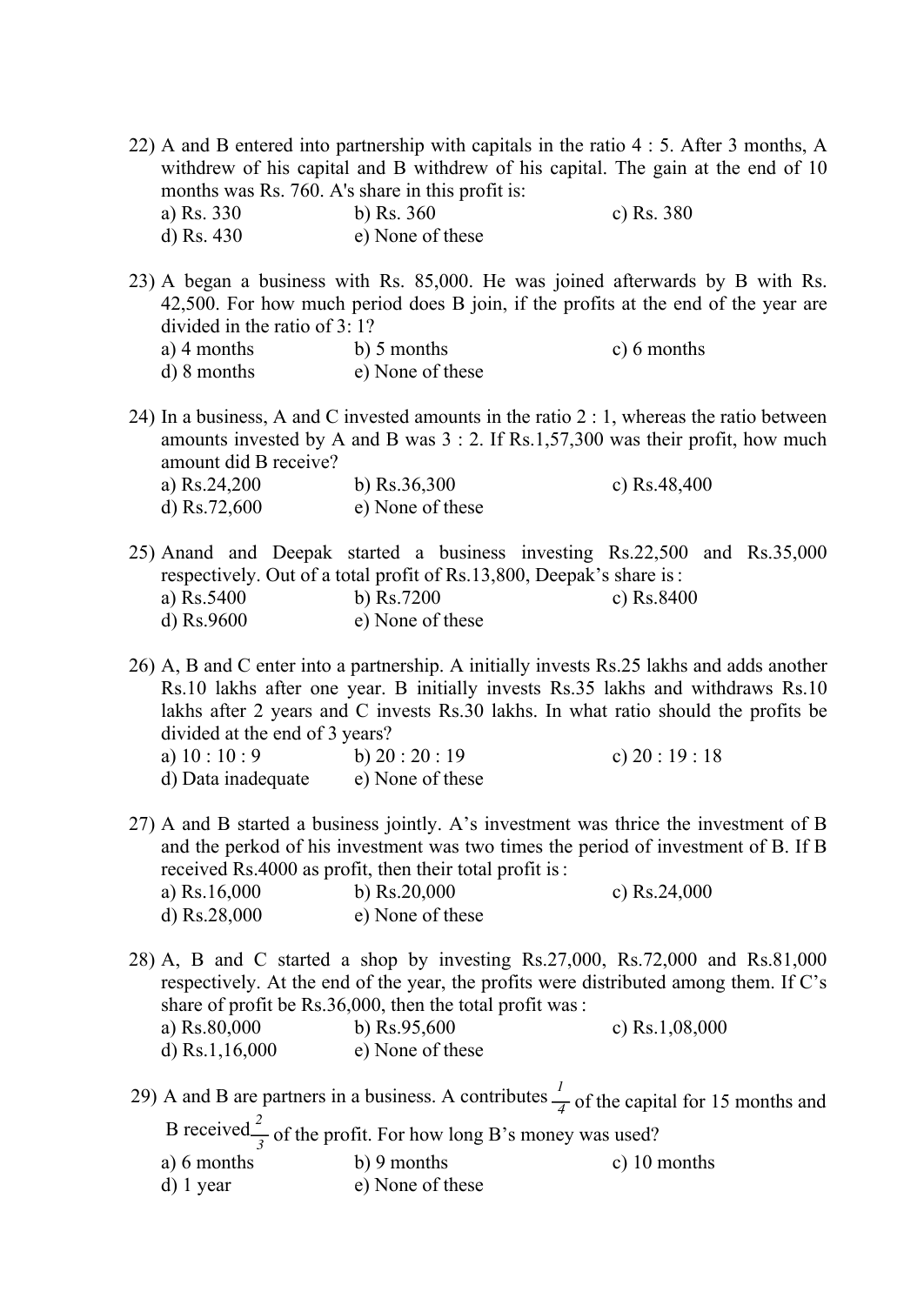30) A, B, C enter into a partnership investing Rs.35,000, Rs.45,000 and Rs.55,000 respectively. The respective shares of A, B, C in an annual profit of Rs.40,500 are : a) Rs.10,500, Rs.13,500, Rs.16,500 b) Rs.11,500, Rs.13,000, Rs.16,000 c) Rs.11,000, Rs.14,000, Rs.15,500 d) Rs.11,500, Rs.12,500, Rs.16,500 e) None of these

### **Solutions**

| 1. Option B           |                                   |
|-----------------------|-----------------------------------|
| Ratio of their shares | $=(35000\times8):(42000\times10)$ |
|                       | $= 2 \cdot 3$                     |
| Reena's share         | $=$ Rs.(31570 $\times$ 2/5)       |
|                       | $=$ Rs. 12628.                    |

#### Option B

- 2. Aman : Rakhi : Sagar  $= (70000 \times 36)$ : (105000×30): 140000×24)  $= 12 : 15 : 16$
- 3. Option D
- $P : Q = 85000 : 15000$  $=85 : 15$  $=17:3$

4 . Option C Simran : Nanda =  $50000 \times 36$  :  $80000 \times 30 = 3$  : 4

=(5000x36):(80000x30)  $= 3 : 4$ Simran's share  $=$  Rs.(24500x3/7)  $=$  Rs.10,500

Simran's share = Rs.24500  $\times \frac{3}{1}$  =  $\frac{1}{7}$  Rs.10500

5 . Option C

Let the initial investments of A and B be 3x and 5x.

 $=(3x \times 12):(5x \times 12):(5x \times 6)$  $A : B : C$  $= 36 : 60 : 30$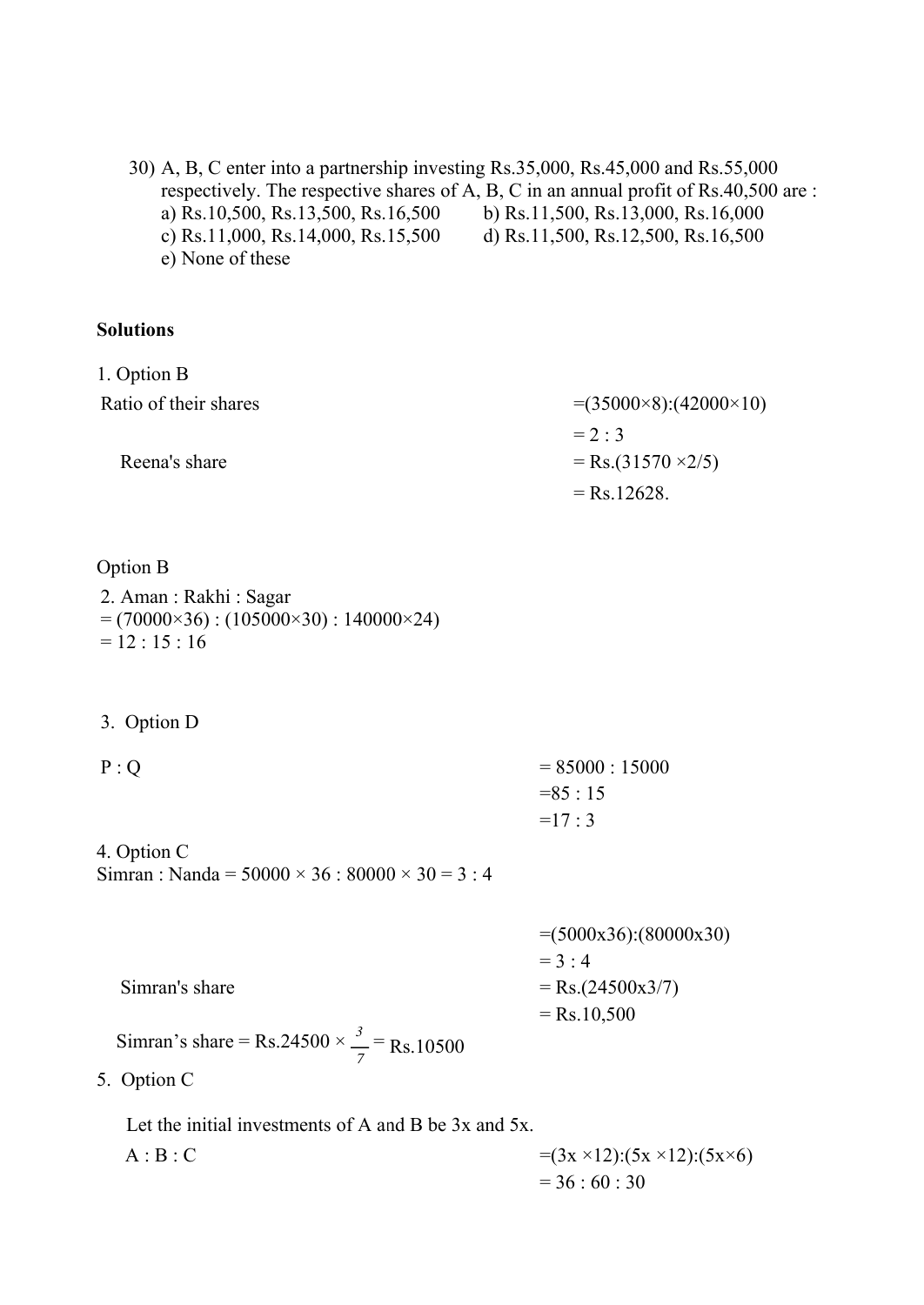|                       | $= 6:10:5$                           |
|-----------------------|--------------------------------------|
| 6. Option C           |                                      |
| Ratio of their shares | $= 22500 : 35000$<br>$= 9 \cdot 14$  |
| Deepak's share        | $=$ Rs.(13800×14/23)<br>$=$ Rs. 8400 |

7. Option B

Kamal : Sameer  $=(9000\times12):(8000\times7)$ 

Sameer's share  $=$  Rs.(6970 ×14/41)

8. Option A

9. Option B

| Murugan : Prasanna : Arun | $=(8000\times6):(4000\times8):(8000\times8)$ |
|---------------------------|----------------------------------------------|
|                           | $= 48 : 32 : 64$                             |
|                           | $= 3 \cdot 2 \cdot 4$                        |
| Kamal's share             | $=$ Rs.4005×2/9)                             |
|                           | $=$ Rs.890                                   |
|                           |                                              |

A : B: C  $=(40000\times36)$  :<br>  $(80000\times12+40000\times24)$  :  $(80000\times12+40000\times24)$  $(120000\times24+40000\times12)$  $=144:192:336$  $= 3 : 4 : 7$ 

 $= 108 : 56$  $= 27 : 14$ 

=Rs.2380

10. Option D

| Let B's capital be Rs.x. Then, | $3500\times12/7x$              |
|--------------------------------|--------------------------------|
|                                | $\equiv$ 2/3                   |
|                                | $\langle 14x = 126000 \rangle$ |
|                                | $x = 9000$                     |

11. Option C

Suppose B joined after x months.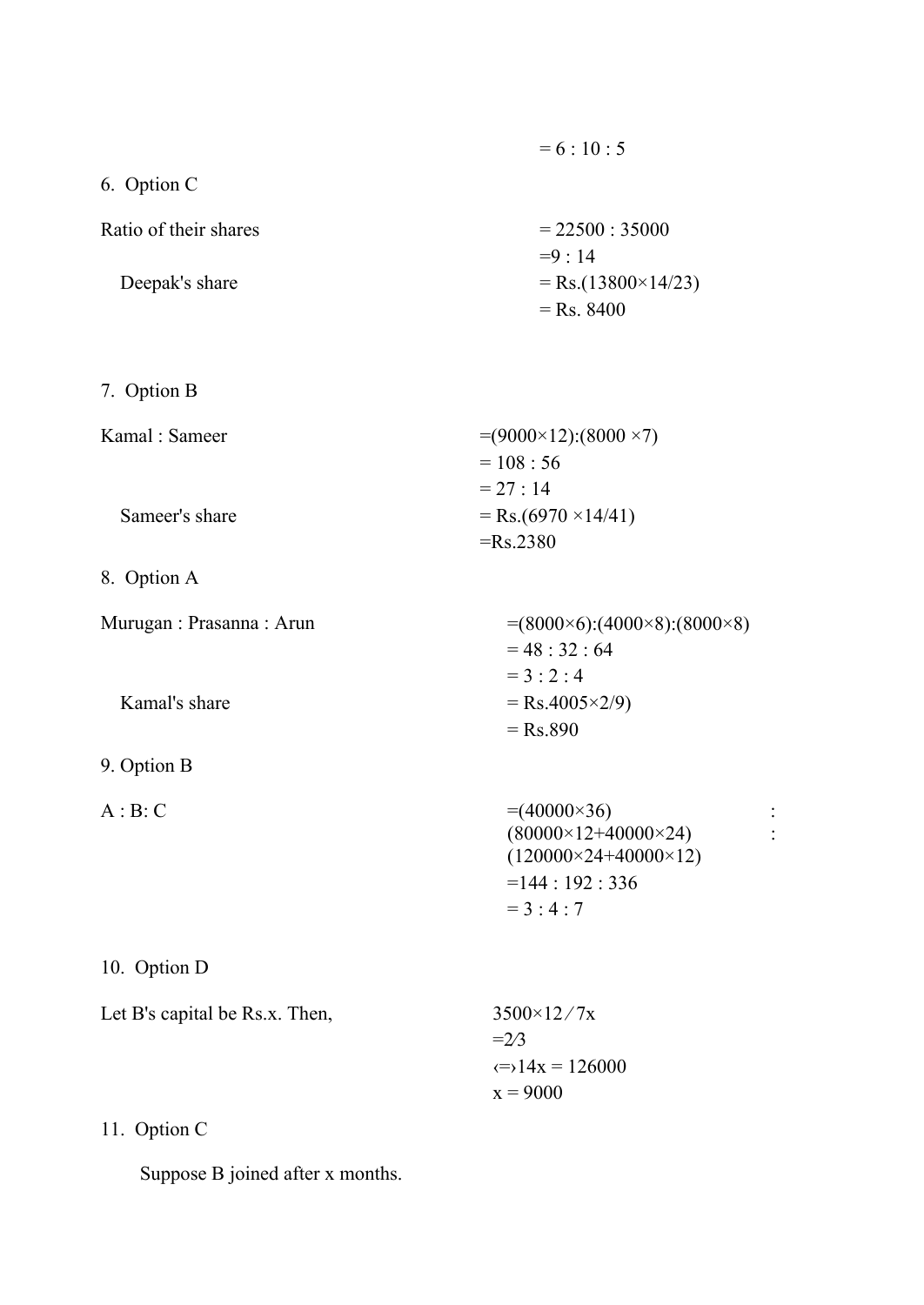12. Option C Suppose Y invested Rs.y Then,  $40000 / y = 2 / 3$ 

13. Option A

B's share

14. Option B

 $A : B : C$ Hire charges paid by B

15. Option A

A : B : C

c's rent

Then,  
\n
$$
21000 \times 12 = 36000 \times (12 - x)
$$
\n
$$
\iff 36x = 180
$$
\n
$$
= x = 5
$$

 $\iff$  y = (40000 $\times$ 3 / 2).  $\iff$  y = 60000.

 $=$ Rs.  $\left[25000 \times \frac{3}{10}\right]$ A : B : C  $= (20000 \times 24):(15000 \times 24):(20000$  $\times$ 18)  $=4:3:3$  $=$  Rs.7500

$$
= 7:8:11
$$
  
= Rs. [520 ×  $\frac{8}{26}$ ]  
= Rs.160

$$
= [10 \times 7] : [12 \times 5] : (15 \times 3)
$$
  
= 70 : 60 : 45  
= 14 : 12 : 9  
=Rs. [17  

$$
5 \times \frac{9}{35}]
$$
  
= Rs.45.

16. Option B

Sekar:Rajeev:Jatin= [25000×12+35000×12+4  $5000 \times 12 : 35000 \times 24$ ] :  $[35000 \times 12]$  $= 1260000 : 840000 :$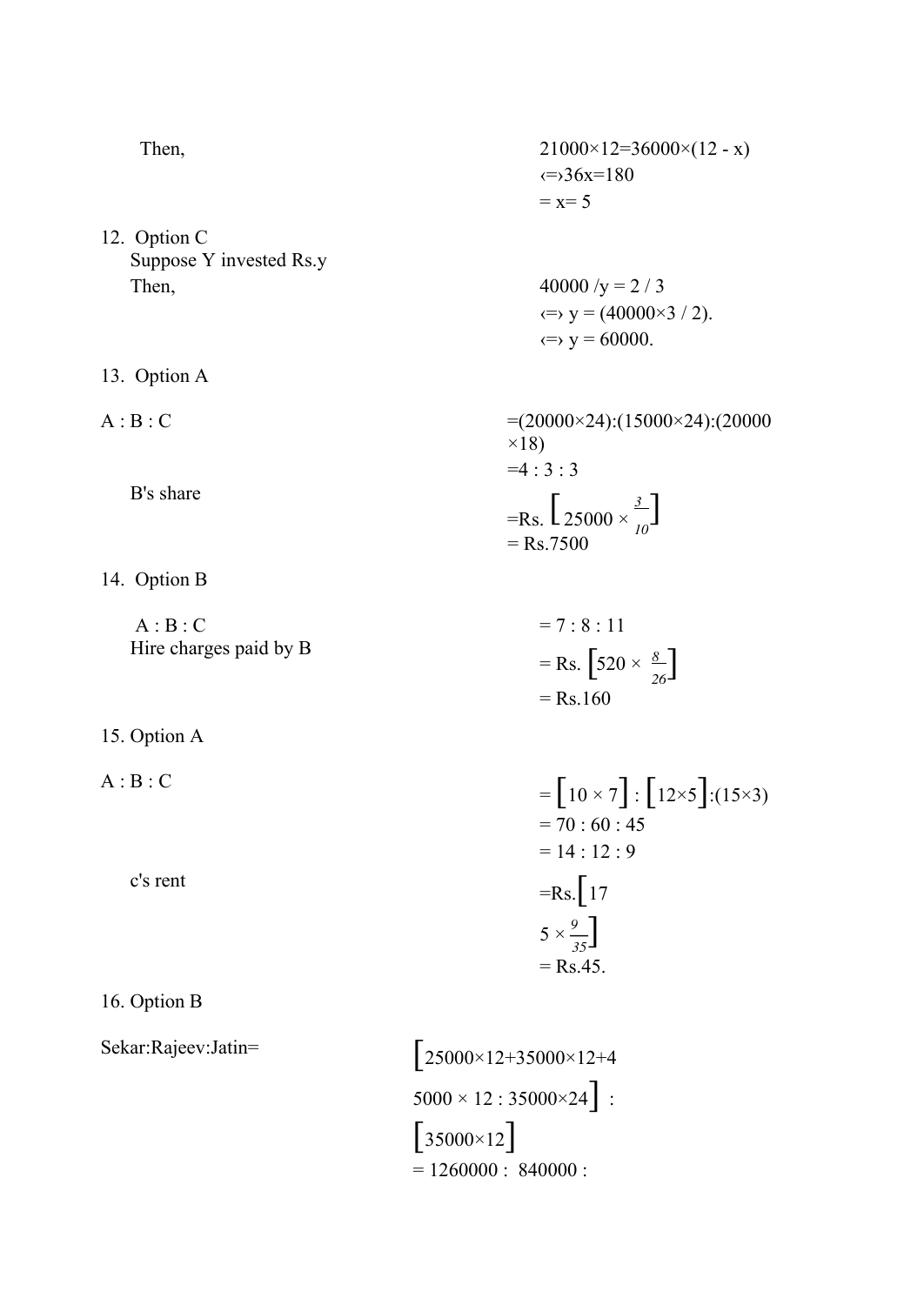420000  
= 3 : 2 : 1.  
=Rs. [150000 × 
$$
\frac{2}{6}
$$
]  
= Rs.50000.

17. Option B

Let the total profit be Rs. 100. After paying to charity, A's share =  $\left(95 \times \frac{3}{5}\right)$  = Rs. 57. If A's share is Rs. 57, total profit = Rs. 10. If A's share Rs. 855, total  $profit =$  $\left(\frac{100}{57} \times 855\right) = 1500$ 

#### 18. Option B

B's share = Rs.  $\left[ 7030 \times \frac{14}{37} \right]$  = Rs.2660 For managing, A received =  $5\%$  of Rs. 7400 = Rs. 370. Balance = Rs.  $(7400 - 370)$  = Rs. 7030. Ratio of their investments =  $(6500 \times 6)$  :  $(8400 \times 5)$  :  $(10000 \times 3)$  $= 39000 : 42000 : 30000$  $= 13 : 14 : 10$ 

*37*

19. Option D

Ration of initial investments =  $\left[\frac{7}{2}:\frac{4}{3}:\frac{6}{5}\right]$ A : B : C =  $[105x \times 4 + \frac{150}{100} \times 105x \times 8]$  :  $[40x \times 12]$  :  $[36x \times 12]$ Hence, B's Share = Rs.  $\left[ 21600 \times \frac{10}{54} \right]$  $\frac{7}{2}$   $\div \frac{4}{3}$   $\div \frac{6}{5}$  **]** = 105 : 40 : 36 Let the initial investments be 105x, 40x and 36x.  $= 1680x : 480x : 432x = 35 : 10 : 9$ *54*  $=$  Rs.4000

20. Option D

A's Share = Rs.  $\left[35000 \times \frac{21}{50}\right] = 14700$ Let  $C = x$ . Then,  $B = x + 5000$  and  $A = x + 5000 + 4000 = x + 9000$ . So,  $x + x + 5000 + x + 9000 = 50000$  $\Rightarrow$  3*x* = 36000  $\Rightarrow$  *x* = 12000  $A : B : C = 21000 : 17000 : 12000 = 21 : 17 : 12$ *50*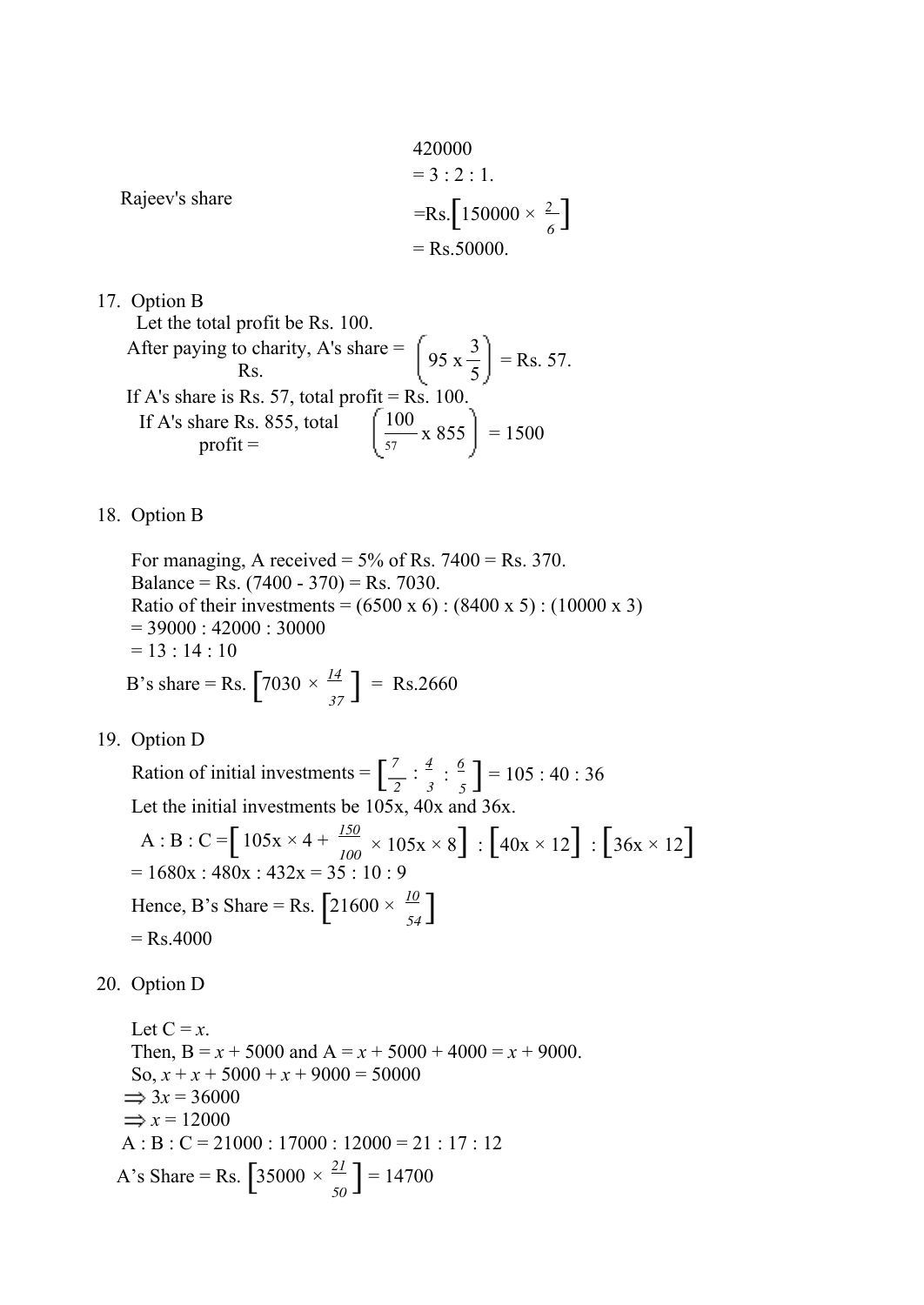#### 21. Option B

Let their investments be Rs.x for 14 months, Rs.y for 8 months and Rs.z for 7 months respectively.

Then,  $14x : 8y : 7z = 5 : 7 : 8$ Now,  $\frac{14\Box}{\Box} = \frac{5}{7}$ *8 7*  $= 98x = 40y$  $= y = \frac{49}{140} \times$ <br>And,  $\frac{140}{140} = 5$ *7 8*  $= 112x = 35z$  $= z \frac{112}{35} x = \frac{16}{58}$  $x : y : z = x : \frac{49}{x} : \frac{16}{x}$ *20 5*  $= 20 : 49 : 64$ 

22. Option A  
\nA : B = 
$$
\left[4x \times 3 + \left[4x - \frac{L}{x} \times 4x\right] \times 7\right]
$$
 :  $\left[5x \times 3 + \left[5x - \frac{L}{5} \times 5x\right] \times 7\right]$   
\n=  $(12x + 21x)$  :  $(15x + 28x)$   
\n=  $33x : 43x$   
\n= 33 : 43  
\nA's Share = Rs.  $\left[760 \times \frac{33}{76}\right]$  = Rs.330

23. Option D

Suppose B joined for *x* months. Then,

Then, 
$$
\left[\frac{85000 \times 12}{42500 \times 12}\right] = \frac{3}{1}
$$

$$
x = \left[\frac{85000 \times 12}{42500 \times 3}\right] = 8
$$

So, B joined for 8 months

$$
\frac{2}{9} = 890
$$

24. Option C

 $A : B = 3 : 2$ B : A = 2 :  $3 = 4$  : 6 and A : C = 2 : 1 = 6 : 3 So, B : A : C = 4 : 6 : 3 or A : B : C = 6 : 4 : 3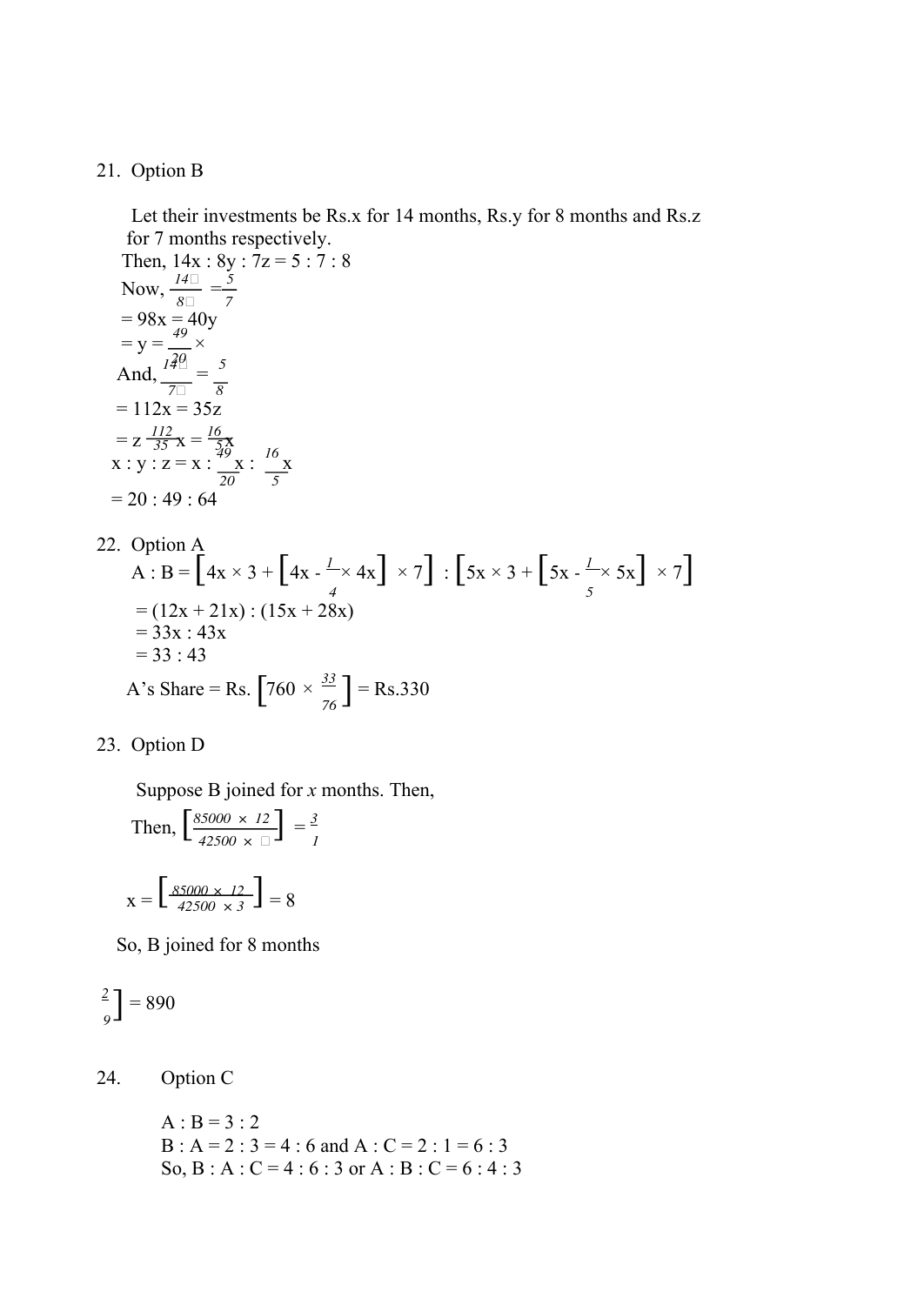B's share = Rs. 
$$
\left[157300 \times \frac{4}{13}\right]
$$
 = Rs.48400

25. Option C

Deepak's share = Rs.  $\left[ 13800 \times \frac{14}{23} \right]$  = Rs.8400 Ratio of their shares =  $22500 : 35000 = 9 : 14$ 

26. Option E

A : B : C =  $(25 \text{ lakhs} \times 1)$  +  $(35 \text{ lakhs} \times 2)$  :  $(35 \text{ lakhs} \times 2 + 25 \text{ lakhs} \times 1)$  :  $(30 \text{ lakhs}$  $\times$  3)  $= 95$  lakhs : 95 lakhs : 90 lakhs = 19 : 19 : 18

27. Option D

Suppose B invested Rs. x for y months. Then, A invested Rs.3x for 2y months. So, A : B =  $(3x \times 2y)$  :  $(x \times y)$  = 6xy : xy = 6 : 1 So, B's profit : total profit =  $1:7$ Let the total profit be Rs. x. Then, $\frac{1}{\sqrt{2}}$  $\frac{4000}{7}$  or x = 28000

28. Option A

 $A : B : C = 27000 : 72000 : 81000 = 3 : 8 : 9$ So, C's share : total profit  $= 9 : 20$ Let the total profit be Rs. x. Then,  $\frac{1}{20} = \frac{36000}{\Box}$  or x =  $\frac{36000 \times 20}{9}$  $\frac{20}{9}$  = 80000

29. Option C

 $\frac{4}{3}$   $\frac{3}{4}$   $\frac{1}{2}$   $\frac{1}{2}$ Ť,  $y = \left[ \frac{15 \times 2}{3} \right] = 10$ Let the total profit be Rs. z. Then, B's share = Rs.  $\left[ z - \frac{2\Box}{3} \right]$  = Rs.  $\left[ z - \frac{2\Box}{3} \right]$  = Rs.  $\frac{\Box}{3}$ So, A : B =  $\frac{1}{2}$  :  $\frac{21}{2}$  = 1 : 2 Let the total capital be Rs. x and suppose B's money was used for x months. Then,  $\frac{1}{2}$   $\Box \times 15$  $\frac{3}{4}$   $\alpha$   $\times$   $\frac{1}{2}$ Thus, B's money was used for 10 months.

30. Option A

 $A : B : C = 35000 : 45000 : 55000 = 7 : 9 : 11$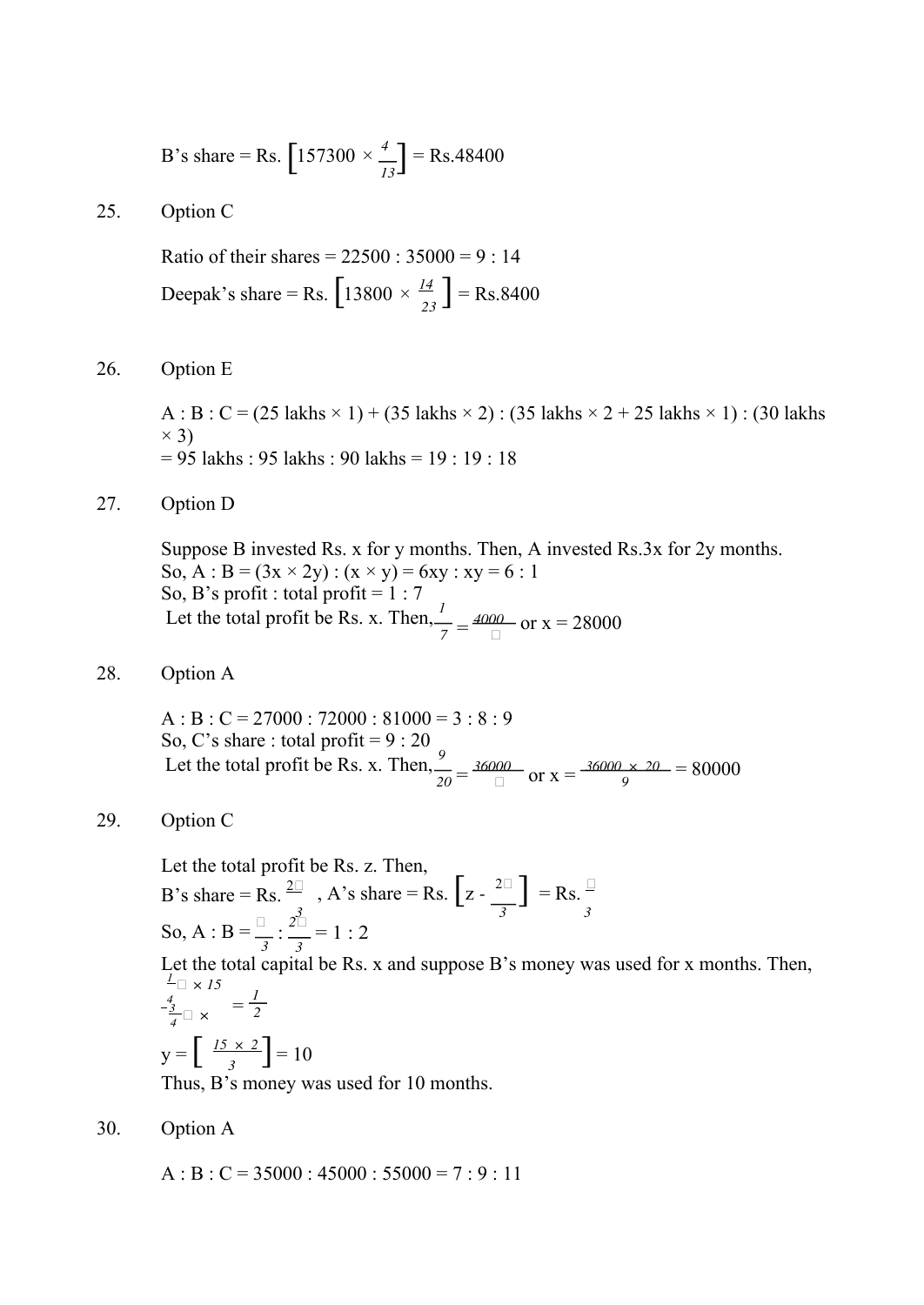A's share = Rs. 
$$
[40500 \times \frac{7}{27}] = \text{Rs}.10500
$$
  
B's share = Rs.  $[40500 \times \frac{9}{27}] = \text{Rs}.13500$   
C's share = Rs.  $[40500 \times \frac{11}{27}] = \text{Rs}.16500$